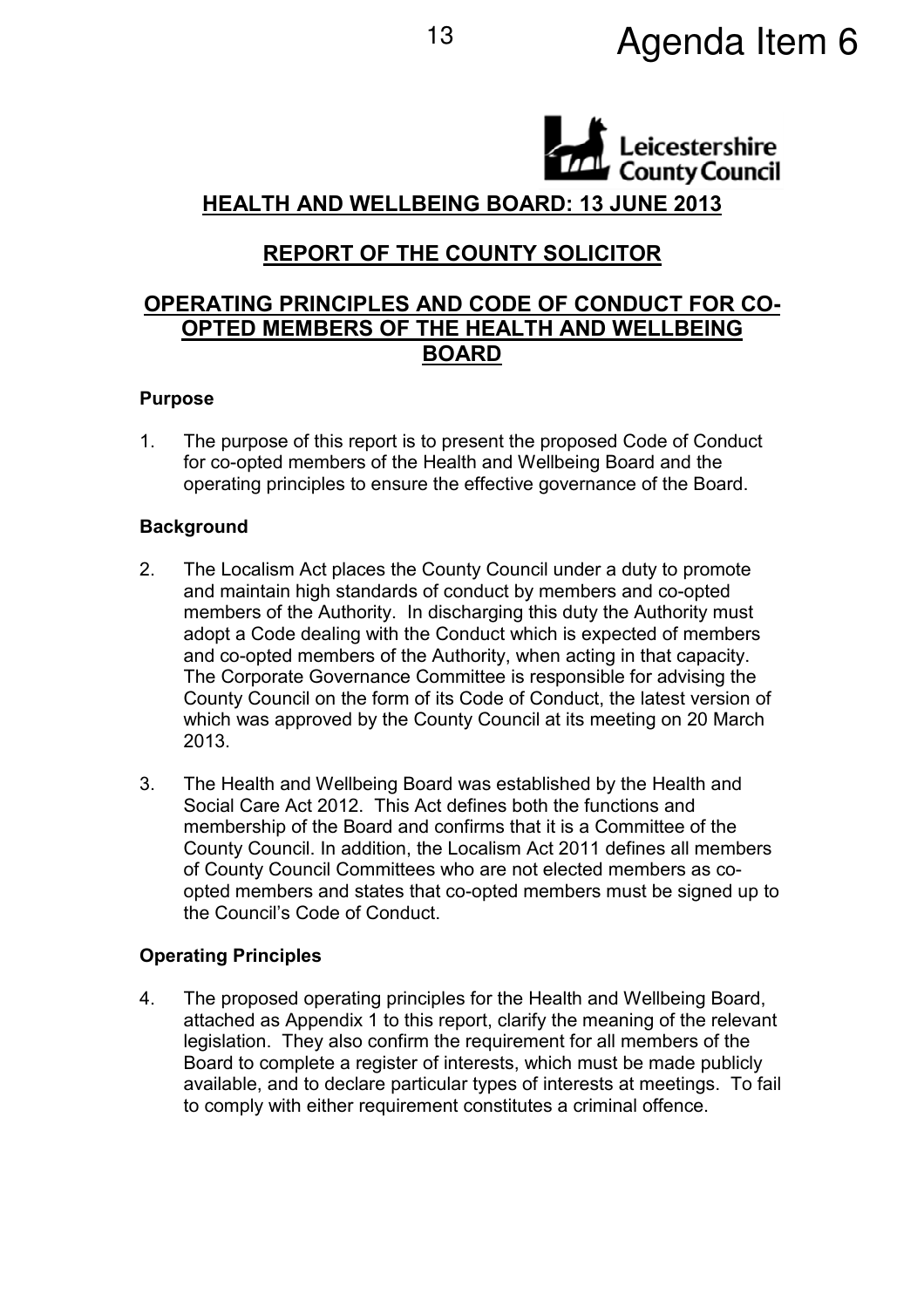## Code of Conduct

- 5. Officers of the County Council have been considering the application of the County Council's Code to co-opted members of the Health and Wellbeing Board and have concluded that there are areas where it cannot sensibly be applied and others where some modification or explanation is required. Accordingly, a proposed Code of Conduct to apply specifically to co-opted members of the Health and Wellbeing Board has been prepared, based on the County Council's Code with the necessary changes. A copy of the proposed Code of Conduct is attached as Appendix 2 to this report.
- 6. The proposed Code deals particularly with the potential confusion which arises from the rules about Disclosable Pecuniary Interests, a matter which is dealt with in some detail in Paragraph 4.2 of the proposed Code.

### Next Steps

- 7. The proposed Code of Conduct for co-opted members of the Health and Wellbeing Board will be considered by the County Council's Corporate Governance Committee in September, together with the Board's views, prior to being submitted to the September meeting of the full Council for approval.
- 8. Co-opted members of the Health and Wellbeing Board will be required to complete their register of interests within 28 days of the adoption of the Code.

#### Resource Implications

9. None arising from this report.

### Equal Opportunities Implications

10. None arising from this report.

#### Recommendation

- 11. The Health and Wellbeing Board is recommended to:-
	- (a) Approve the Operating Principles for the Health and Wellbeing Board;
	- (b) Approve the proposed Code of Conduct for co-opted members of the Health and Wellbeing Board for submission to the Corporate Governance Committee and County Council.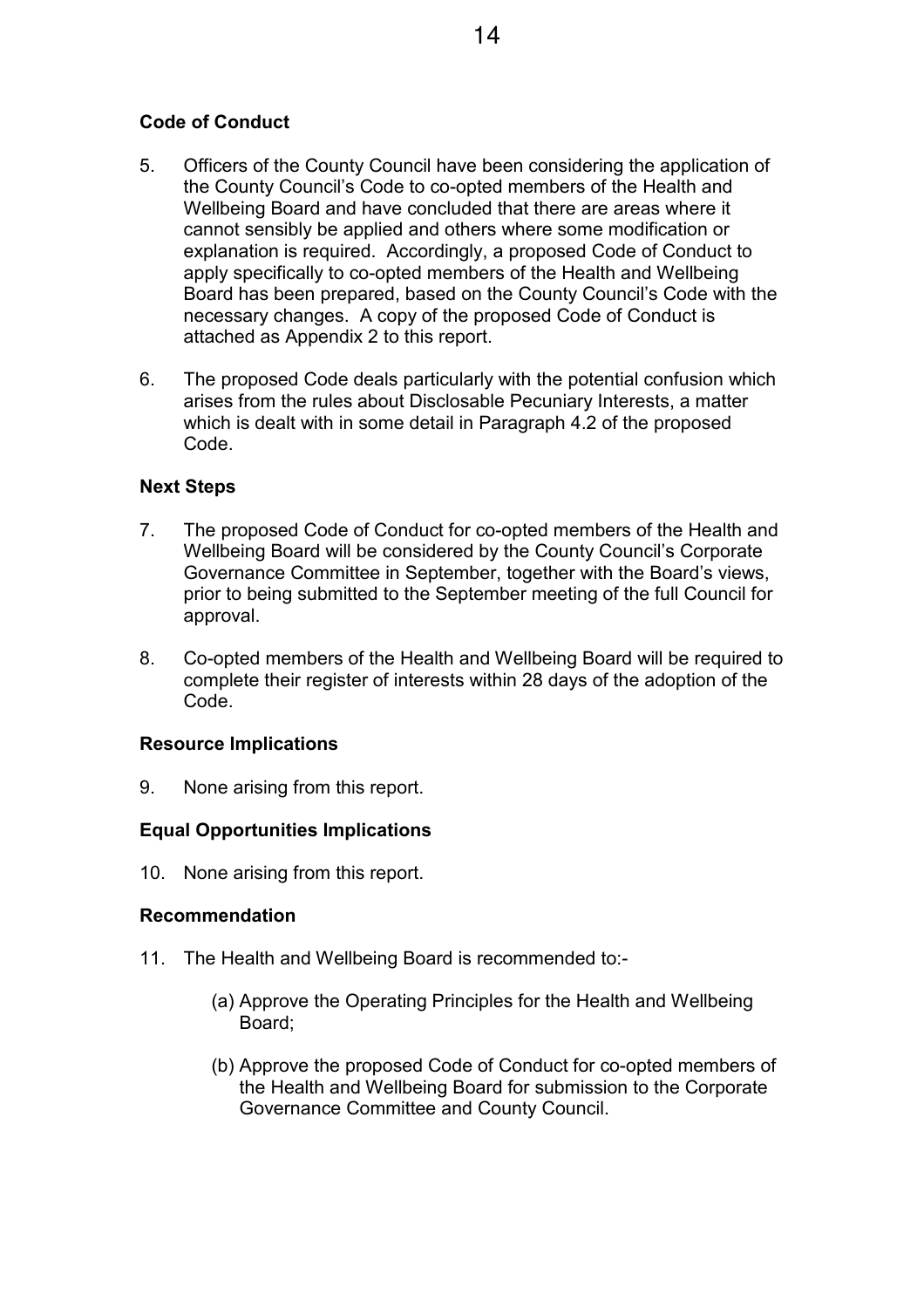## Officer to Contact

David Morgan County Solicitor, Leicestershire County Council Tel: 0116 305 6007 Email: david.morgan@leics.gov.uk

#### Background Papers

Member's Code of Conduct – Part 5A of Leicestershire County Council's **Constitution** 

### Appendices

Appendix A – Proposed Operating Principles for the Health and Wellbeing **Board** Appendix B – Proposed Code of Conduct for Co-opted Members of the Health and Wellbeing Board